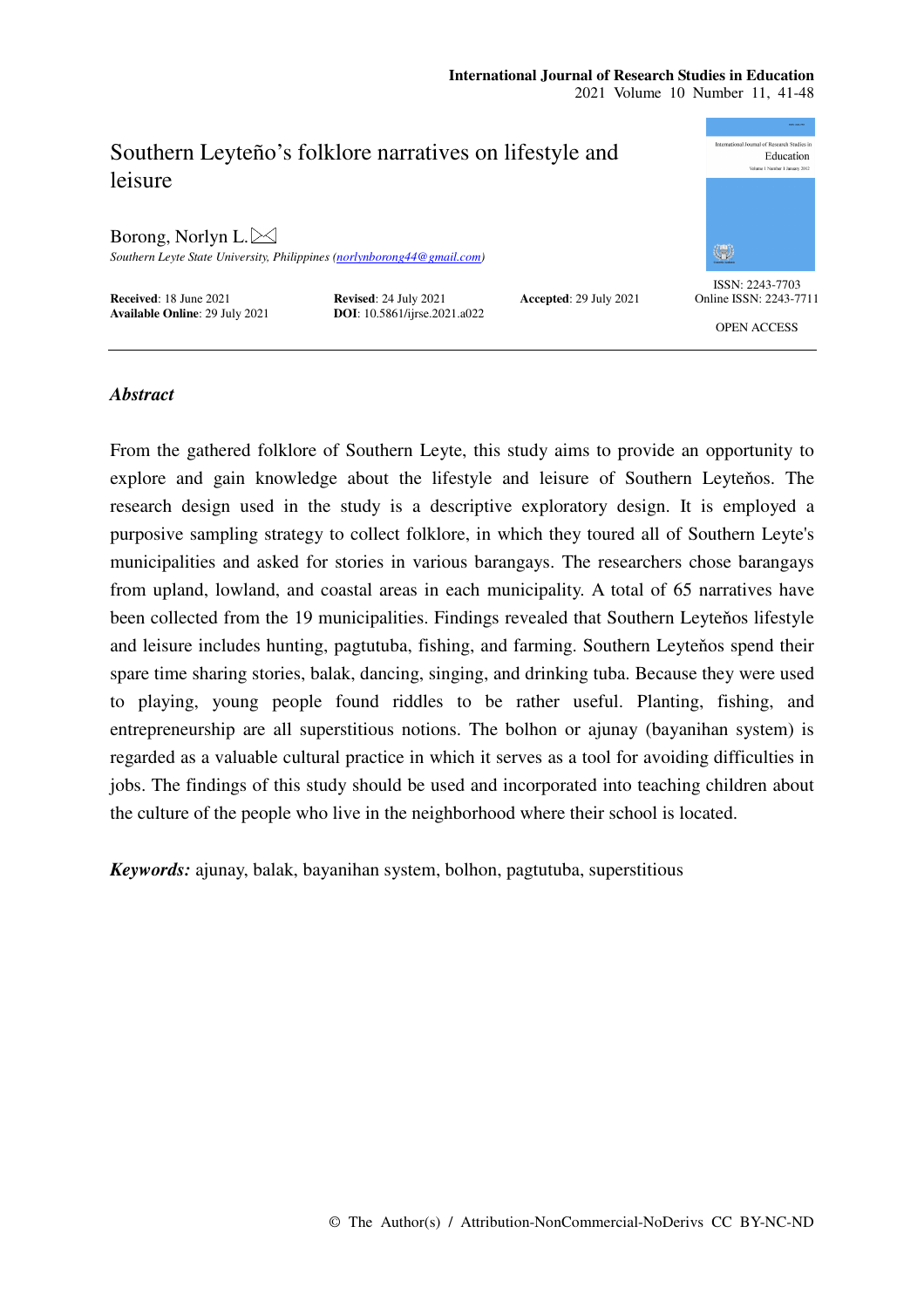# **Southern Leyteño's folklore narratives on lifestyle and leisure**

## **1. Introduction**

Southern Leyteños is known for being hardworking and a family-oriented people at the same time recognizes the value of socialization. Thus, it is a customary practice that after toiling their lands, attending to their farms and fishing, they gather to eat and enjoy drinking locally produced wine commonly known as *tuba*. During the gathering, people share their life experiences, exchange folktale stories and tell jokes. However, with the advent of modern technologies in Southern Leyte, it can be noticed that it affected how people value the commonly practiced socialization, particularly the youth. It is observed that a lot of the younger generation are hook on their smartphones and televisions, spending almost entirely their time attending to activities brought by modern technological artifacts. Because of that, many of the younger generations are not fully aware of how people in the past live and spend their time as a member of the family and as part of the community. Thus, the younger generation of Southern Leyte's changing behavior towards socialization is alarming, which necessitates educating the younger generations.

According to Abad et al. (2019), studying local culture increases cultural awareness, particularly to people who are part of that community. Culture serves as an interface of the past and present that influences how people move forward into the future. It serves as an identity for every society, where their way of life results from their history, stories, experiences, knowledge, beliefs and traditions. It is deemed imperative to highlight cultural beliefs and practices coming from various provinces and regions of the Philippines to take pride and honor in their heritage. Exploring and examining specific cultures is one way of preserving literature but, at the same time, their ethnicities. Therefore, this study deemed that it is essential to investigate and present the tradition of lifestyle and leisure among Southern Leyteňos using folk narratives. The study considered how people in the past live and value among the younger generation of Southern Leyte. For literature expresses man's innermost and unperceived thoughts, feelings, sentiments, ideas and aspirations.

Moreover, folk literature undoubtedly is essential, and it is where people can source values, traditions and customs. Filipino literature is colorful and interesting, and our folk literature paints intimate pictures of Filipino life and character that are unrecorded in historical documents and archaeological relics. The study, in addition, claims that folktales need to be preserved because they play an essential role in cultural identity and development. As Nhung (2016) emphasized, folktales provide an excellent source of cultural information; through folk stories, children learn about the value of family, respect towards other people, and love.

In addition, it is observed that some educators fail to see and incorporate in their lessons the value of having students the knowledge about their traditions and culture, probably due to lack of knowledge. Stavrou (2015) pointed out that educators are responsible for introducing local literature. As the teacher imparts folklore, it would help students enhance their interest in local culture, accept the uniqueness of one's identity, and cultivate respect for other cultures. Thus, this study deemed that it would provide educators of Southern Leyte the necessary knowledge and understanding of the lifestyle and leisure among the Southern Leyteňos in the past that can be useful in educating students the value and expertise of Southern Leyte's culture and tradition.

Rahim et al. (2018) also claimed that many moral values in the literature could mold the identity and personality of children. It means that the values and culture embedded in the folklore have played a significant role in helping the young generation become aware of the meaning of each value in their everyday lives because literature like folklore is the reflection of every individual's life. It is unfeasible to and a work of literature that excludes the morale and values of the society because the researchers believed every writer is part and parcel of the society where they belong. Recently, interest in folklore seems to have diminished due to various factors that particularly lessen local legend interest. Appell (2010) believed that folklore mirrors the nature of life and human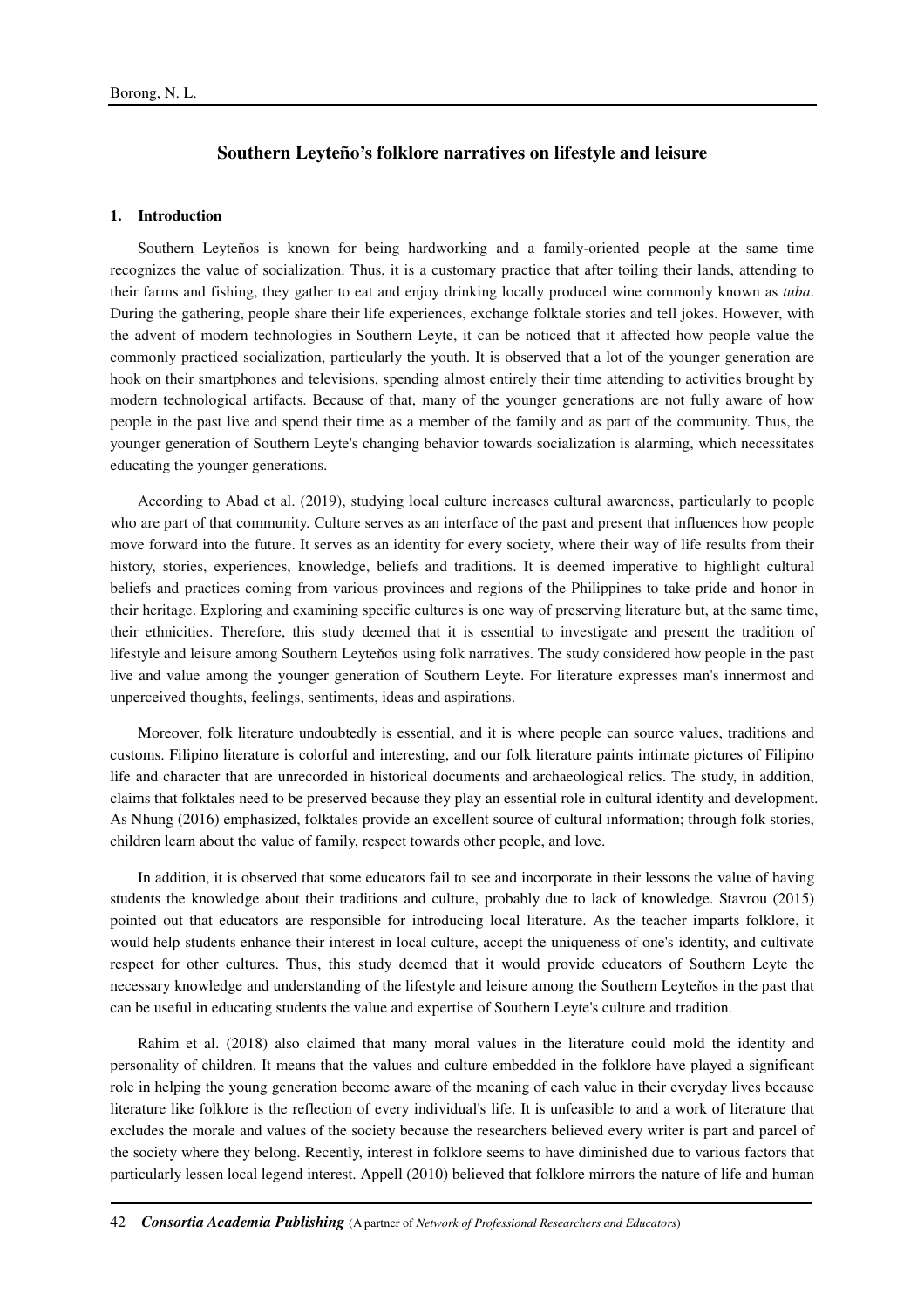responses to challenges. It accounts for society's belief systems, history, and values, providing authentic guidance and direction on how to live one's life. However, with the rapid expansion and the arrival of literacy, the core of this literature and its art eventually disappear.

As a whole, this study is made possible because it deemed that analyzing the collected folklore of Southern Leyteňos provides an opportunity to understand and gain knowledge about the lifestyle and leisure among Southern Leyteños. Thus, this study is significant to future scholars and the academe where it would serve as a future reference in the study of Southern Leyte and at the same time beneficial, especially to the younger and future generations of Southern Leyte.

## **2. Theoretical Conceptual Framework**

The people of Southern Leyte hold a vast array of folk tales such as legends, myths and jokes; however, these folk tales are gradually and alarmingly no longer gaining enthusiasm, particularly with the younger generation. The result of the analysis of the lifestyles and leisure of Southern Leyteňos is anchored on the statement that folklore, mirrors culture, frequently reveals the areas of particular concern (Dundes, 2007). It serves as a mirror of culture, and it is a mirror well worth looking within. For example, if a teacher encourages their class to examine their folklore or, better yet, sends them out with collecting projects, such as managing the folklore of a group from another "culture, " it can give students an educational experience immeasurable value. This means that we need to use every available means to help better understand ourselves and our society. For this reason, analyzing collected folklore would provide a comprehensive perspective of Southern Leyteňos' lifestyle and leisure in the past.

Furthermore, Rahim et al. (2018) pointed out that the values and culture embedded in the folklore have played a significant role. Helping the young generation become aware of the meaning of each value in their everyday. Literature mirrors the lives of the people who own the story. Stories or events conveyed in oral literature are sourced from events in society with the narrator's imagination. It is emphasized in the K to 12 curricula; it is imperative to localize and contextualize local literature.



*Figure 1.* Theoretical framework

## **3. Methodology**

The descriptive exploratory design is used in this study. The gathering of folklore is very vital to this research. The researchers employed a purposive sampling strategy to collect folklore, in which they toured all of Southern Leyte's municipalities and asked for stories in various barangays. The researchers chose barangays from upland, lowland, and coastal areas in each municipality. The first step was to get authorization from the province administration and then from the barangay level.

The gathered folklore was used to examine Southern Leyte's culture, with a focus on lifestyle and leisure. A total of 65 narratives have been collected from the 19 municipalities. This collection is diverse and has a variety of themes. To ensure the validity of the narratives, they were cross-checked with other informants and barangay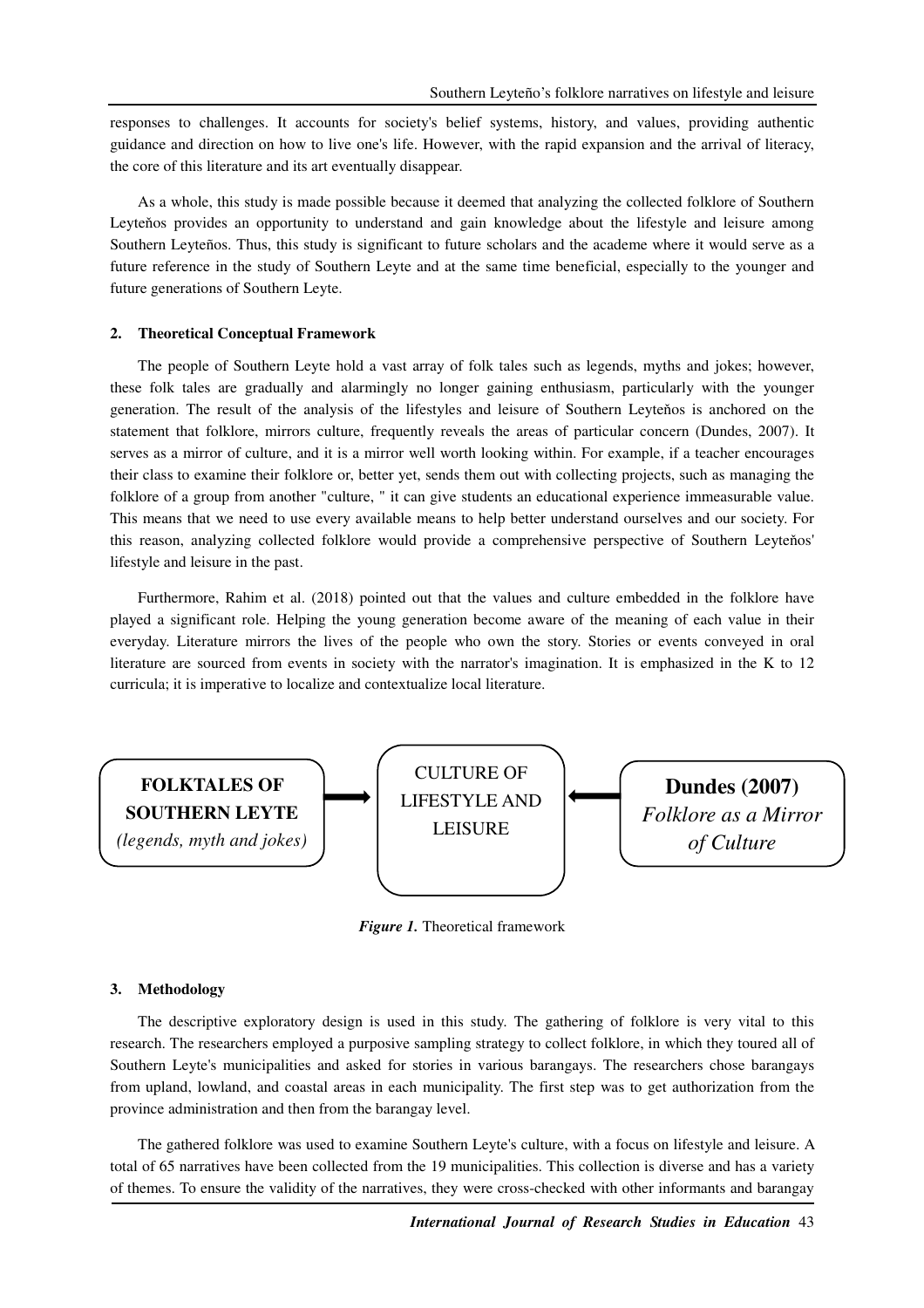## Borong, N. L.

officials. The fieldwork took place during a four-month period. The stories were sorted and coded into topics. It was then grouped and thematized to produce more precise themes that depicted the many lifestyles and leisure activities available in Southern Leyte.

## **4. Result and Discussion**

In this part explain the result seen in the people of Southern Leyte's lifestyle and leisure in this section.

### *4.1 Lifestyle Embodied in Folktales*

A person's, group's, or culture's usual way of life is referred to as a lifestyle (In Merriam-Webster). After compiling 64 narratives from various communities in Southern Leyte, it was determined that hunting, planting, fishing, and farming were the most popular ways of living.

Hunting is defined as the capture of any animal. People used to do this for food and entertainment in ancient times (Weisberger, 2017). Hunting was one of the leading lifestyles of the people in ancient times particularly in Southern Leyte. This is proved in the statement in Legend of Kanangkaa or story 61, paragraph 1 (S61, P1), Ang unang nagtawag ani kadtung mamusilay ug mga mananap. Naay mangutana nijang kauban na "naka triangle ka"? Buut pasabot nakaigu ka *(The first to call it were hunters. His colleague asked "naka triangle ka?" It means you hit the animal?).* From the story of Ang Kabit (Story1, Paragraph3-S1, P3) ... ijang giingnan ijang asawa nga muundang ko kung makuha na nahu ning mananapa *(he told his wife, I will stop when I get this animal).* Kay makuha nimu ni, mahimu kang milyunaryo kay mahal kaaju ning mananapa. *(Because if you get it, you can be a millionaire because this animal is so expensive).* These statements are just a few of the examples that hunting is one of the lifestyles of the people in Southern Leyte.

One of the lifestyles witnessed in Southern Leyte is making wine from coconut (pagtutuba). The island of Leyte is home to the Philippines' largest coconut plantation (Guerero, 2019). Tuba (coconut wine) is made from the pulp of coconuts. It was one of the main lifestyles of Southern Leyte people back then. This is proved in the Legend of Ang Mananggiti ug ang Amerikana (Story 59, Paragraph2- S2, P2) …..kay ang ilang sanggutan usa ka gatus ka puno. … (*They have 100 coconut trees that are sources of tuba).* 

Fishing was also a major source of income for the residents of Southern Leyte at the time. The fact, the island of Limasawa or the municipality of Limasawa, is the place to go if you're seeking for dried nokus as a paslubong for friends and relatives. As stated in the story of Ang Nukos (Story2, Paragraph2- S3, P2) that, "Atong tabangan si Tiyo Simo sa paghaw-as sa mga nukos,"…. Gidayungan nilang duha ang balde nga puno sa nukos. Nalipay si Tiyo Simo sa tabang ni Lito ug Berto. Gihatagan ni Tiyo Simo og usa ka kabo nga nukos ang duha ka mga bata. Malipayong namauli sila Berto ug Lito sa ilang balay kay aduna na silay sud-an sa pamahaw. *(Let's help Uncle Simo get rid of the squid," he said. They helped lift the bucket full of squid. Uncle Simo was happy with the help of Lito and Berto. Uncle Simo gave squid to the two children. Berto and Lito happily went home because they already had something to eat for breakfast.)*.

Farming is also a common theme in the myths and tales. A statement demonstrating that the people of Southern Leyte are farmers ……kay mungadto man kay magdaro si Juan…… *(going for plowing) (*Ang Kamatajon sa Nagpababoy-baboy nga sa Hermohena sa Kamot ni Nong Arsenio, S30, P6)*.* The assertions from the folktales depict the way of life in Southern Leyte at the time. These statements describe their sources of income as hunting wild animals, fishing, and farming. According to these statements, Southern Leyteňos have always worked hard to provide for their families. Southern Leyte's people are noted for their hard work. The province of Southern Leyte is known for its copra, rice, root crops, and tuba production. It also demonstrated that people have always worked hard to provide for their families. In reality, the second paragraph of Story 1 says, "*Kay makuha nimu ni, mahimu kang milyunaryo kay mahal kaaju ning mananapa."* (Because this animal is so valuable, catching it could make you a millionaire.) According to this remark, Southern Leyteňos are committed to have a better life and are willing to risk their lives to help their family. The term *"mahimu kang milyunaryo*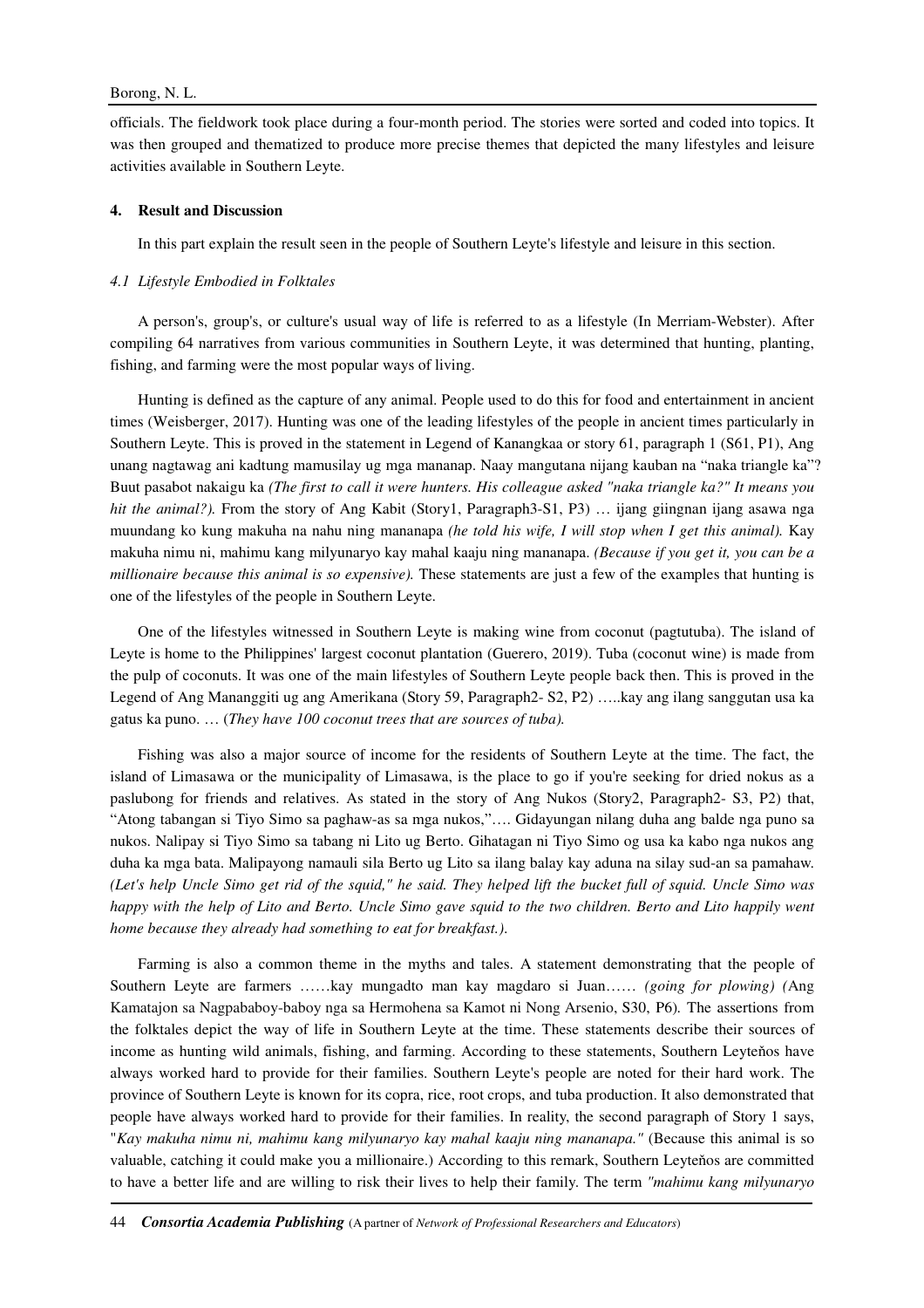*kung makuha"* means *you can be a millionaire if you work hard enough* implies that you must work hard in order to enjoy a good life.

Leyteňos is positive and determined to conquer all obstacles, according to Bautista (2018). During the Yolanda disaster in 2013, the residents of Leyte managed to grin despite the typhoon's ravages, and these smiles are full of hope, giving a message that all will be alright. The researcher agrees with Bautista's (2018) comment because, based on what has been witnessed in the current pandemic condition (COVID 19), there are several techniques to make money. The inhabitants of Southern Leyte are hopeful that, like the current COVID-19 pandemic, all of life's negative trials would pass.

## *4.2 Leisure Embodied in Folktales*

People in the province of Southern Leyte have time to relax, no matter how poor they are or how low their income is. When conducting the interview, one of the participants shared *simple ra among kalingawan dinhi, kung daghan ganing kuhag isda ug nindot ang harvest sa tanom sama sa mais, humay ug kopras. Magtigom ming mga silingan mag-inumay ug tuba, mangatawa ug magsajaw-sajaw. Lingaw nami kaaju (Our leisure here* is simple. If the harvest was good and we got a lot from fishing, we gathered to have a drink, laugh out loud and *dance.)* kung buwanon ang mga batan-un niadtu manggawas arun magtigmu-tigmu. Kinsay dili makatubag nila butangan ug uling ang nawung. Kinsay daghan uling buut pasabot wa sija kamao sa tigmu *(When the moon is full, the youth will go out to play riddle. Anyone who can't answer will smear dirt on the face. Anyone with a lot of dirt means a lot of riddles that he didn't answer).* Another participant added, ….*kung buwanon ang mga batan-un niadtu manggawas arun magtigmu-tigmu. Kinsay dili makatubag nila butangan ug uling ang nawung. Kinsay daghan uling buut pasabot wa sija kamao sa tigmu (When the moon is full, the youth will go out to play riddle. Anyone who can't answer will smear dirt on the face. Anyone with a lot of dirt means a lot of riddles that he didn't answer).* 

*They spend their free time drinking coconut wine and playing during full moons. It's a basic pastime, but it's a lot of fun. Usually this is done on weekends. Finlay, Ram, Maggs, and Caldwell (2012), explained that it is typical for people to unwind over the weekend, whatever work there is. This is a way to condition oneself into entering work on weekdays.* 

#### *4.3 Cultural Practices in Lifestyle and Leisure Embedded in the Folktales*

Based on the results of the analysis of the folktales and the interviews conducted with the participants, different cultures can see their lifestyle and leisure. Folktales forms are among the gems worth conserving in the people's rich cultural legacy. The specific culture deeply rooted in the ancestors is tracked through retrieval, translation, and analysis. Folktakes analysis aids in providing a detailed picture of how people lived in the past. Because of frequent exposure to media and the constant input of contemporary technologies, folk literature does not draw the attention of many students. We can see the distinctive cultural practice in the lifestyles and leisure of the people at the time, particularly in Southern Leyte, via this study. Please see table 1 for more information.

Southern Leyte, like other Philippine regions, has cultural practices in lifestyles and recreation. What is shown in table 1 demonstrates this. The cultural customs developed from folktales are listed in the table as examples. In Southern Leyte, superstition, religious belief, and unity have been recognized as lifestyle habits. According to the respondents' interviews, practically everyone's labor is guided by superstitions, one of which is planting. It's no secret that farmers are among the most superstitious people on the planet. Few farming procedures are based on superstition, from weather predicting to knowing when to plant. It is clearly stated in the table that when it comes to planting, it is widely understood that the spreading of seeds for all plants that grow above ground should take place when the moon is waxing (so anytime between the new moon and the full moon). This means that planting should take place in the moonlight, as this is said to produce the finest results. Farmer never plants any fruit-bearing plants or trees when they are hungry, according to one of the respondents, because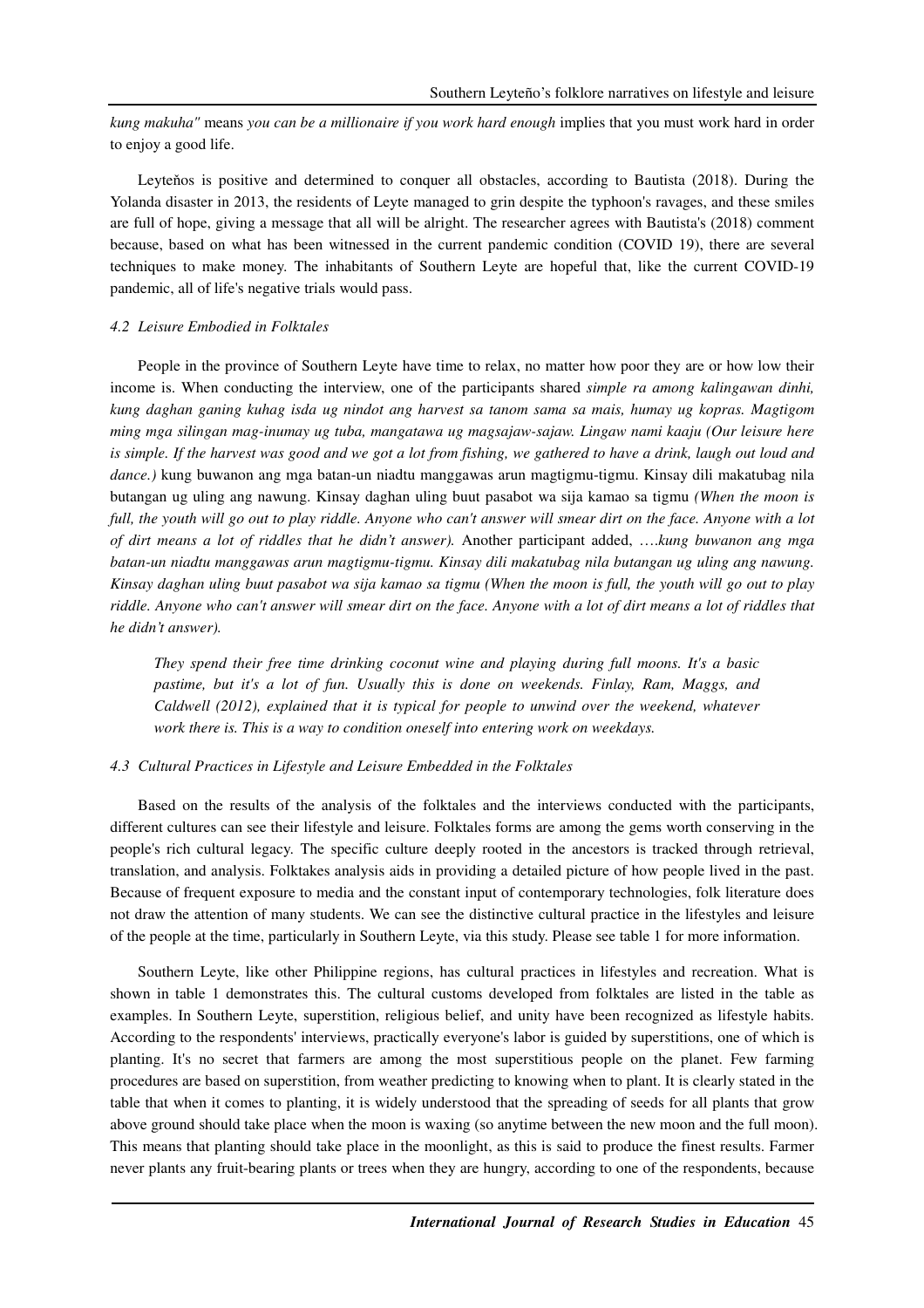## Borong, N. L.

the plant will not grow well. Coconut trees were planted on the full moon to ensure a large harvest. Many people, including professionals, believe in superstition. A fisherman also said that if you go to a wake for the dead, you should never go ashore to the sea since there would almost likely be no fish to catch. According to Sierra, Hyman, and Turri (2018) the aforementioned is one of the ancestral cultural behaviors followed by the majority.

#### **Table 1**

*Cultural Practices in Lifestyle and Leisure Embedded in the Folktales* 

| Category   | <b>Cultural Practice</b>         |                | Excerpts                                                                                                                                                                                                                                                                                                                                                                                       |
|------------|----------------------------------|----------------|------------------------------------------------------------------------------------------------------------------------------------------------------------------------------------------------------------------------------------------------------------------------------------------------------------------------------------------------------------------------------------------------|
| Lifestyle  | Superstition                     | D <sub>3</sub> | aw sa una magtanum gani mi ug kamote itunung jud ug buwanun<br>(Plant sweet potatoes when the moon is full)                                                                                                                                                                                                                                                                                    |
|            |                                  | D <sub>6</sub> | mag abli gani ug tindahan itunong ug 8 o 10 ang petsa ug magbuuk jud<br>ug nangka kay ang nangka humot ug paborito ni kadaghanan sa mga<br>tawu. Sa ato pa, ang imung tindahan humot pud ni sa mga tawo<br>balik-balikan ug palit ang tindahan<br>(When you open a new store, set it on the 8th or 10th and prepare                                                                            |
|            |                                  |                | jackfruit because it is fragrant and people's favorite, so many people go<br>to the store to buy)                                                                                                                                                                                                                                                                                              |
|            | Religious beliefs                | D7             | na practice pud na binditahan ang tindahan inig abli para daghang<br>musakang grasya (It is also a practice in Southern Leyte to bless the<br>newly opened store first so that many blessings will come)                                                                                                                                                                                       |
|            | Bayanihan system                 | D11            | naa man mi dinhi gitawag nga bolhon (We have a bolhon here)                                                                                                                                                                                                                                                                                                                                    |
| Leisure    | <b>Bonding</b> with<br>neighbors | D <sub>5</sub> | simple ra among kalingawan dinhi, kung daghan ganing kuhag isda ug<br>nindot pagharvest sa tanom sama sa mais, humay ug kopras. Magtigom<br>ming mga silingan mag-inumay ug tuba, mangatawa ug<br>magsajaw-sajaw. Lingaw nami kaaju (Our leisure here is simple. If the<br>harvest was good and we got a lot from fishing, we gathered to have a<br>drink, laugh out loud and dance.)          |
|            |                                  | D <sub>8</sub> | kung buwanon ang mga batan-un niadtu manggawas arun<br>magtigmu-tigmu. Kinsay dili makatubag nila butangan ug uling ang<br>nawung. Kinsay daghan uling buut pasabot wa sija kamao sa tigmu<br>(When the moon is full, the youth will go out to play riddle. Anyone who<br>can't answer will smear dirt on the face. Anyone with a lot of dirt means<br>a lot of riddles that he didn't answer) |
| D-Dialogue |                                  |                |                                                                                                                                                                                                                                                                                                                                                                                                |

The origins of most superstitions can be found in history, mythology, culture, and folklore. As a result, they are never universal, and what is auspicious in one country may be a sign of ill fortune in another. When a businessman opens a new business, such as a store, the starting date should be 8 and 0 to maintain the business prosperous because 8 and 0 end up with an upstroke when written. Southern Leyteňos also believed that jackfruit's are lucky fruits. Jackfruit is fragrant and delicious, which is one of man's favorites. This means the newly opened store will also be a favorite of customers. According to Chinchanachokchai, Pusaksrikit, and Pongsakornrungsilp, (2016) superstitions are a common phenomenon in human society, especially in Asian cultures. Superstitious beliefs are one of the cultural practices of Asians that can harm people's social well-being, but many still believe in it, especially business people. This statement is confirmed in the result of this study. Respondents shared many beliefs that Southern Leyte followed when opening a new business. It merely revealed that cultural practices in people's lifestyles were difficult to eradicate at the time, as these views were still adopted by other businessmen today.

The bayanihan system is one good culture depicted in folktales. The bayanihan spirit in Southern Leyte is communal solidarity, which entails helping others without expecting anything in return in order to attain a specific purpose. Neighbors were expected to work together for those who had planned the planting and harvesting in advance. They *call it bolhon* and *ajunay*. The inhabitants of Southern Leyte highlight that the *bolhon* and *ajunay* cultural practices are a one-of-a-kind tradition. Southern Leyteňos survive their life as a result of this practice, which represents a collective activity in the past. It is evident why Southern Leyte can be regarded a thriving province since the people are unified, as can be seen in the table 1.

Their leisure cultural activity appears to be straightforward. One of the respondents shared that one of their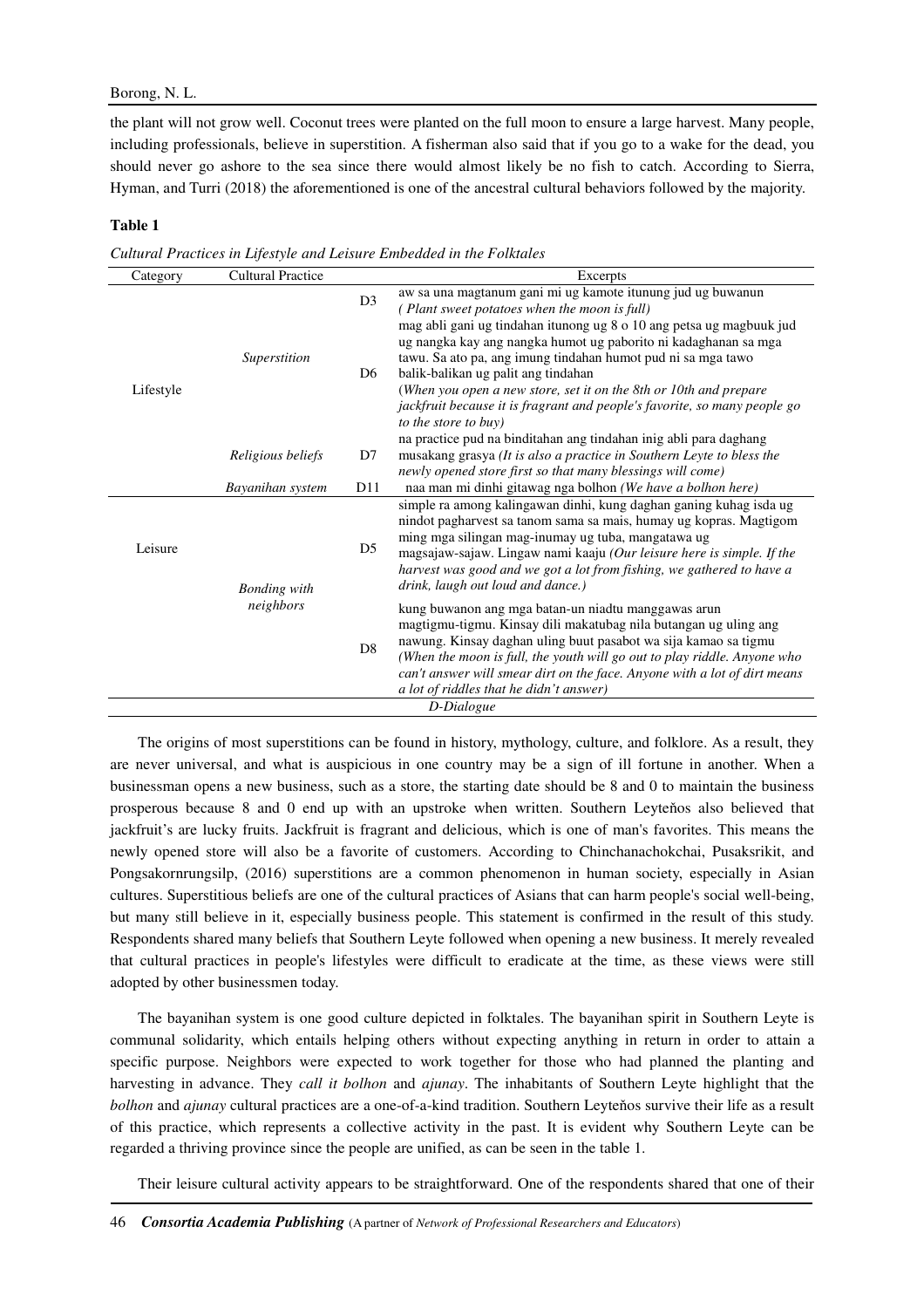proudest customs is gathering, drinking tuba, and having fun storytelling and dancing whenever the harvest they planted is abundant, and many get from fishing. Respondents also stated that a considerable amount of money was not required to bond. One gallon of tuba is sufficient. The only thing that matters is that we unwind. When we're inebriated, our talent shines out because someone is singing, expressing their feelings through balak, and telling various arrogant stories. These activities have previously made us happy. These activities have previously made us happier and improved our neighborly solidarity. Young people could also easily congregate back then, especially when the moon was full. Because the youth will go out to play riddle when there is a full moon. It was the way they used to play back then. Those who are unable to respond will smear dirt over their faces. The mothers then would prepare dirt to use in their game as punishment. Anyone with a lot of dirt means a lot of riddles that he didn't answer.

The preceding explanations outline the cultural practice of Southern Leyte's lifestyle and leisure. Because some of these cultural customs are no longer done, the youth are unaware of them. This study's findings are quite valuable in familiarizing children with ancestry cultural customs. The researcher hopes and believes that the study's findings will help young people in Southern Leyte know that there are cultural customs in other provinces of the Philippines that they may be proud of.

#### **5. Conclusion and Recommendation**

Southern Leyteňos lifestyle includes hunting, pagtutuba, fishing, and farming, according to the results of a folklore-based analysis of lifestyles and leisure. Southern Leyteňos spend their spare time sharing stories, balak, dancing, singing, and drinking tuba. Because they were used to playing, young people found riddles to be quite useful. Southern Leyte is also a wellspring of cultural practices that they incorporate into their daily lives. Planting, fishing, and entrepreneurship are all superstitious notions. The *bolhon* or *ajunay* (bayanihan system) is regarded as a valuable cultural practice in which it serves as a tool for avoiding difficulties in jobs.

As a result, folklore reflects the people's lifestyles, leisure activities, and cultural customs, which they learned from their parents and elders. It simply goes to show that, like any other area, Southern Leyte is rich in cultural traditions and values that give the province its uniqueness. The findings of this study should be utilized and incorporated into teaching children about the culture of the people who live in the area where their school is located. The development of this study is in response to the adoption of the K–12 curricula.

#### **6. References**

- Abad, P., Tan, M., Baluyot, M., et al. (2014). Cultural beliefs on disease causation in the Philippines: Challenge and implications in genetic counseling. *Journal Community Genetics,* 5(4), 399-407.
- Appell, G. (2010). *Sabah oral literature project*. World Oral literature project university.
- Chinchanachokchai, S., Pusaksrikit, T., & Pongsakornrungsilp, S. (2016). Exploring different types of superstitious beliefs in risk-taking behaviors: What we can learn from Thai consumers. *Social Marketing Quarterly, 23*(1), 47–63. https://doi.org/10.1177/1524500416672439
- Dundes, A. (2007). *Folklore as a Mirror of Culture.* Meaning of Folklore*.* University Press of Colorado, Utah State University Press.
- Finlay, A. K., Ram, N., Maggs, J. L., & Caldwell, L. L. (2012). Leisure activities, the social weekend, and alcohol use: Evidence from a daily study of first-year college students. *Journal of Studies on Alcohol and Drugs, 73*(2), 250-259. https://doi.org/10.15288/jsad.2012.73.250

Guerero, S. (2019). *A review of welfare issues in the coconut industry.* https://dirp4.pids.gov.ph/ris/wp/alw07357.pdf

- Nhung, P. (2016). Folktales as a valuable rich cultural and linguistic resource to teach a foreign language to young learners. *International Journal of Education, Culture and Society, 1*(1), 23-28.
- Rahim, N., Pawi, A., & Affendi, N. (2018). Integration of values and culture in Malay folklore animation. *Pertanika Journal of Social Science and humanities, 26*(1), 359–374.